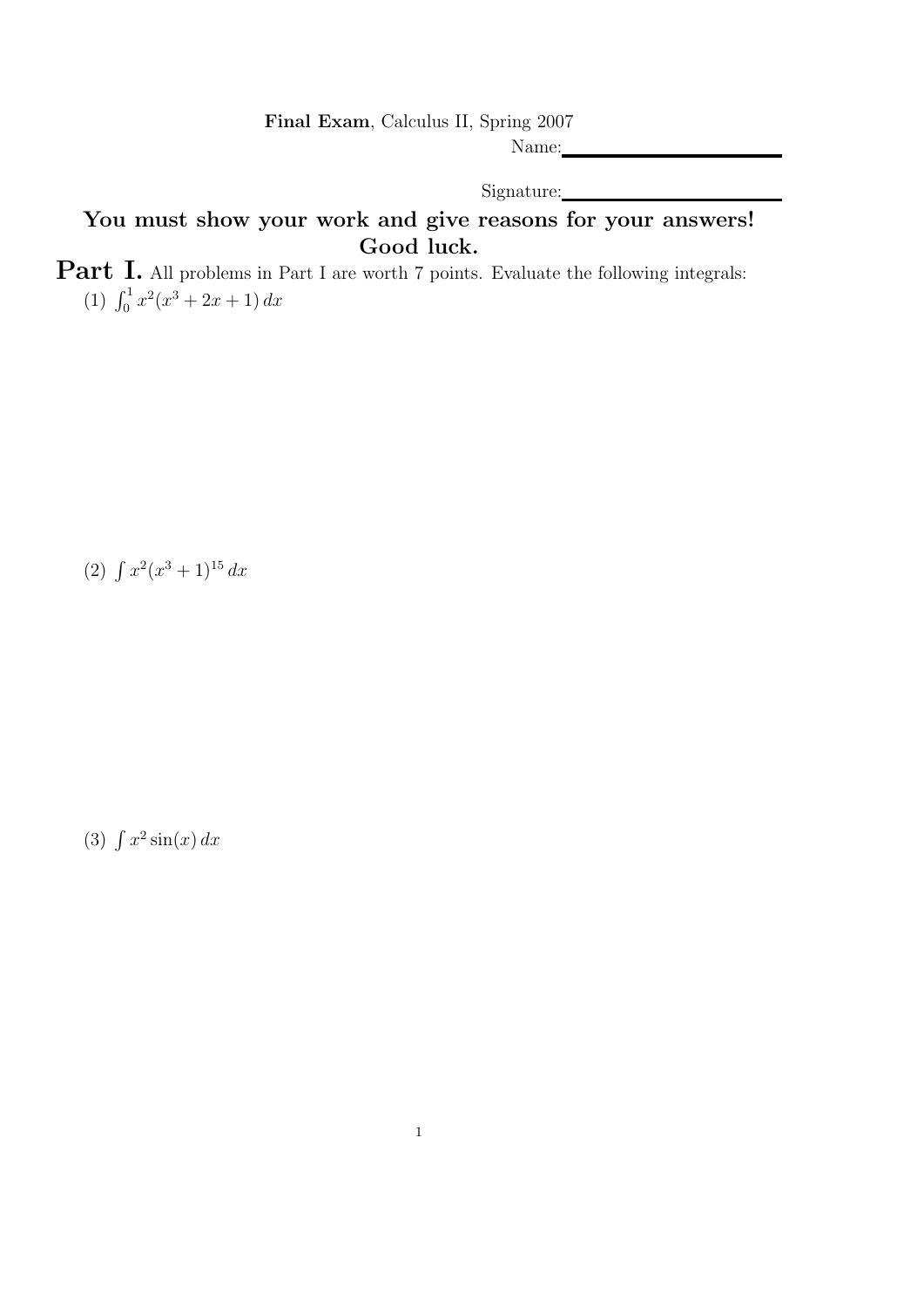(4)  $\int_0^\infty e^{-2x} dx$ 

(5)  $\int \frac{x}{(x-1)(x+2)} dx$ 

(6) Set up an integral for the volume of the solid obtained by rotating the region bounded by  $y = 2x + 1$ ,  $y = -x^2$ ,  $x = 0$  and  $x = 1$  about the line  $y = 5$ 

(7) Find the interval and radius of convergence for the series  $\sum_{n=1}^{\infty}$  $(x-1)^n$  $2^n$   $n^3$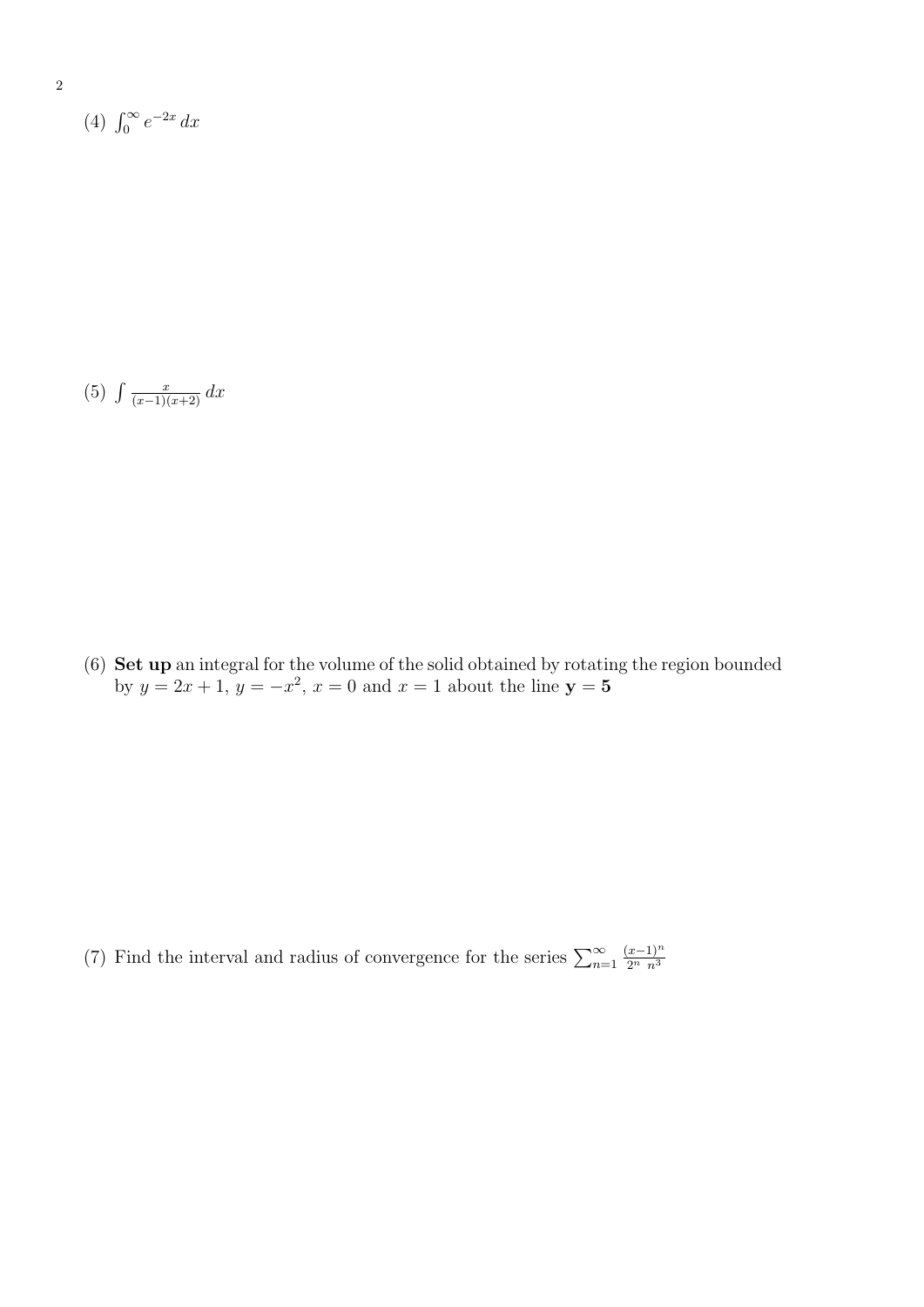(8) Express  $f(x) = \frac{x}{5+2x}$  as a series. Include the interval of convergence.

(9) Find the equation of the plane through the points  $(1, 2, 3)$ ,  $(4, 3, 5)$  and  $(7, 9, 2)$ .

(10) **Set up** a Riemann sum for  $\int_0^1 e^{-x^2} dx$  using  $n = 3$  terms and the midpoint rule. [You don't need to compute or add the numbers in the sum.]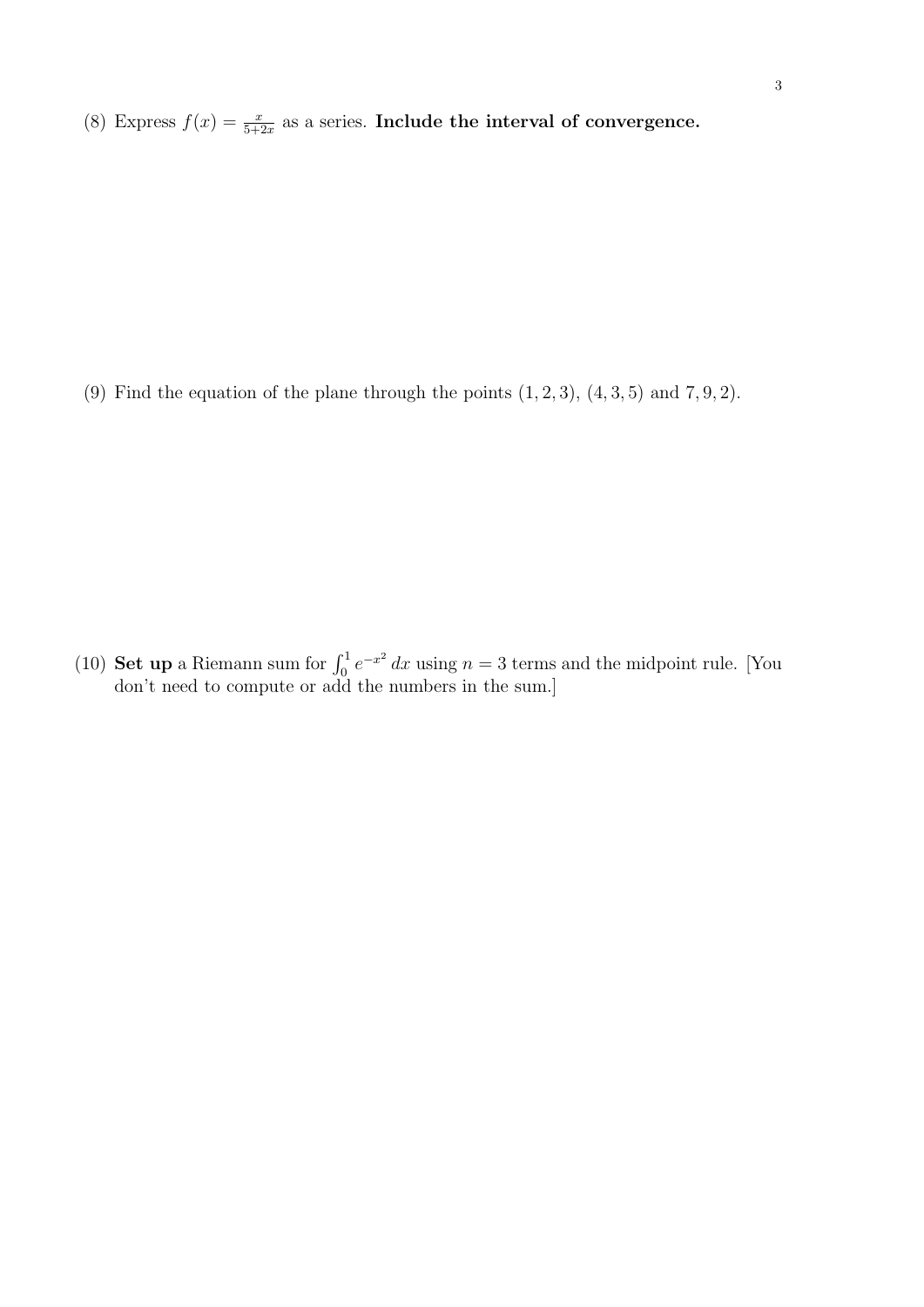## Part II All problems in Part II are worth 10 points

(11) Use series to estimate the value of  $\int_0^{(1/10)} \sin(x^2) dx$  with an error less than 10<sup>-7</sup>. [You don't need to compute or add the numbers in the sum.]

(12) Find the work done in pumping water out of a ice cream cone of height  $2m$  and radius 1m. [You may use that the density of water is  $1,000 \ kg/m$  and  $g \approx 10 \ m/sec^2$ ]